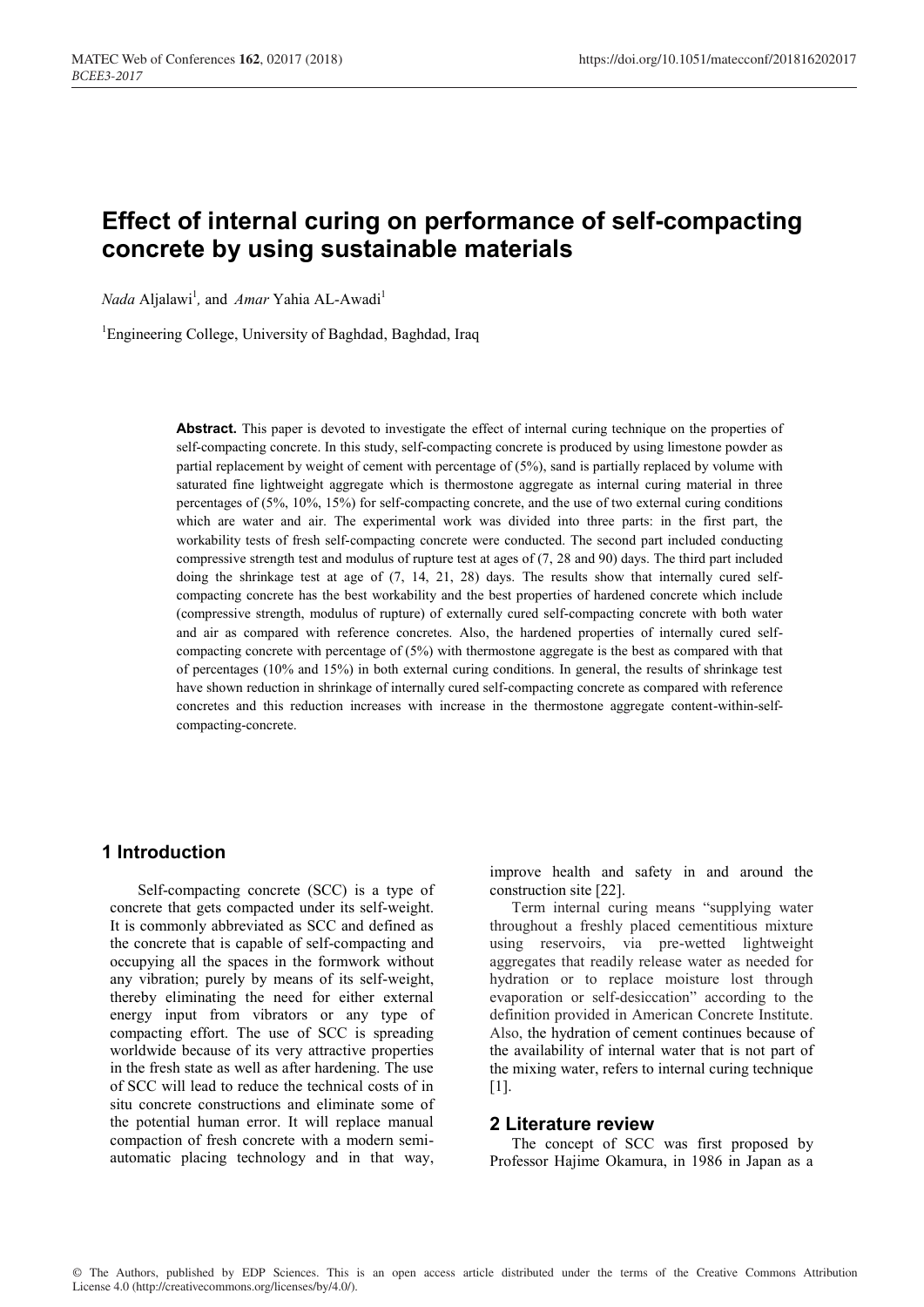MATEC Web of Conferences **162**, 02017 (2018) https://doi.org/10.1051/matecconf/201816202017

solution to concrete's concerns. There are many advantages of using SCC, these include [7] [15]:

- Elimination of the need for vibration.
- $\blacksquare$  Reducing the noise pollution.
- Improving the filling capacity of highly congested structural member.
- Reducing the construction time and labor cost.

Self-compacting concrete (SCC) is characterized by high resistance to segregation that can be cast without compaction or vibration. It flows like honey, de-aerates, self-compacts and has nearly a horizontal concrete level after placing [14]. Internal curing has been discussed as an added advantage in concrete research. It has wider prospect in many countries and it is possible to get benefit from the internal curing instead of traditional external curing. Internal curing has a significant contribution in shrinkage reduction. In the advancement of concrete technology internal curing is found to be beneficial in terms of enhancing concrete performance as well as environment friendly [20].

The main properties of lightweight aggregate (LWA) are its high porosity, high absorption, low specific gravity and cellular structure. These properties make LWA a suitable material for internal curing technique [19].

By replacing a portion of the normal weight aggregates with pre-wetted lightweight aggregates (LWA), additional internal curing water is provided to the concrete mixture. During the hydration of the cement paste within the concrete mixture, this internal curing water will be drawn from the LWA into the hydrating paste, maintaining a high degree of saturation (water-filled pores) in the cement paste and avoiding or at least reducing shrinkage stresses and their accompanying autogenous deformations [9] [6].

# **3 Expermental work**

# **3.1 Materials**

Limestone powder  $(CaCO<sub>3</sub>)$  was used as a filler material and as percentage replacement of cement for producing SCC. The fineness (Blaine specific surface) of the used limestone powder (LSP) is  $(200 \text{ m}^2/\text{kg})$  and the chemical composition of LSP is given in Table (4).

Ordinary Portland Cement (O.P.C) (ASTM Type I). This cement complied with the Iraqi specification [16]. The coarse aggregate was brought from Al-Nibaii region with a nominal size of (14) mm. Al-Ekhaider natural sand is used as fine aggregate in concrete mixes. Table (1) and Table (2) show the sieve analysis and properties for the sand

used throughout this work. The grading and properties of the used sand and coarse aggregate satisfies the requirements of the [17]. Glenium 51 (G51) is used in this research as chemical admixture and complies with [5] type F.

Thermostone aggregate is considered as one type of lightweight aggregate and used in this study as internal curing material. Thermostone was gained from Karbala thermostone factory as waste and broken into smaller size particles like sand. Then, the crushed thermostone is washed and cleaned with water afterward dried by spread in air. The crushed particles are sieved and partially replaced by volume with the same size of sand with a certain percentage to have the same grading as the used sand which satisfies the grading requirements of the [17].

Later, the thermostone aggregate is soaked in water for (24) hours to bring the aggregate particles to saturated condition. Table (3) shows the physical properties of the used thermostone aggregate.

# **3.2 Mix Design and Proportions**

The mix design method of the used SCC in this study is according to the European guidelines for SCC [12], and then the proportions of materials were modified after obtaining a satisfactory selfcompactability by evaluating through fresh concrete tests. The mix proportions of the SCC which was used throughout this research are shown in Table (5).

# **3.3 Tests of Fresh Concrete**

Slump flow test, T50cm test, V- funnel test and L-box test are used as test methods for workability properties of SCC. These methods are given in the European Federation dedicated to specialist construction chemicals and concrete systems SCC guidelines [12].

# **3.4 Tests of Hardened Concrete**

Tests of hardened concrete in this research are shown below:

- Compressive strength test was conducted according to the British Standard [8] using (Tinius Olsen testing machine) compression device of (1000 kN) maximum capacity. Three cubes (100\*100\*100) mm were tested for each mix at each age of (7, 28 and 90) days for the determination of compressive strength by using two sets of mixes for SCC, one of these sets is cured in water and the other is cured in air along the test period.
- Modulus of rupture test was performed on two (100x100x400) mm prisms according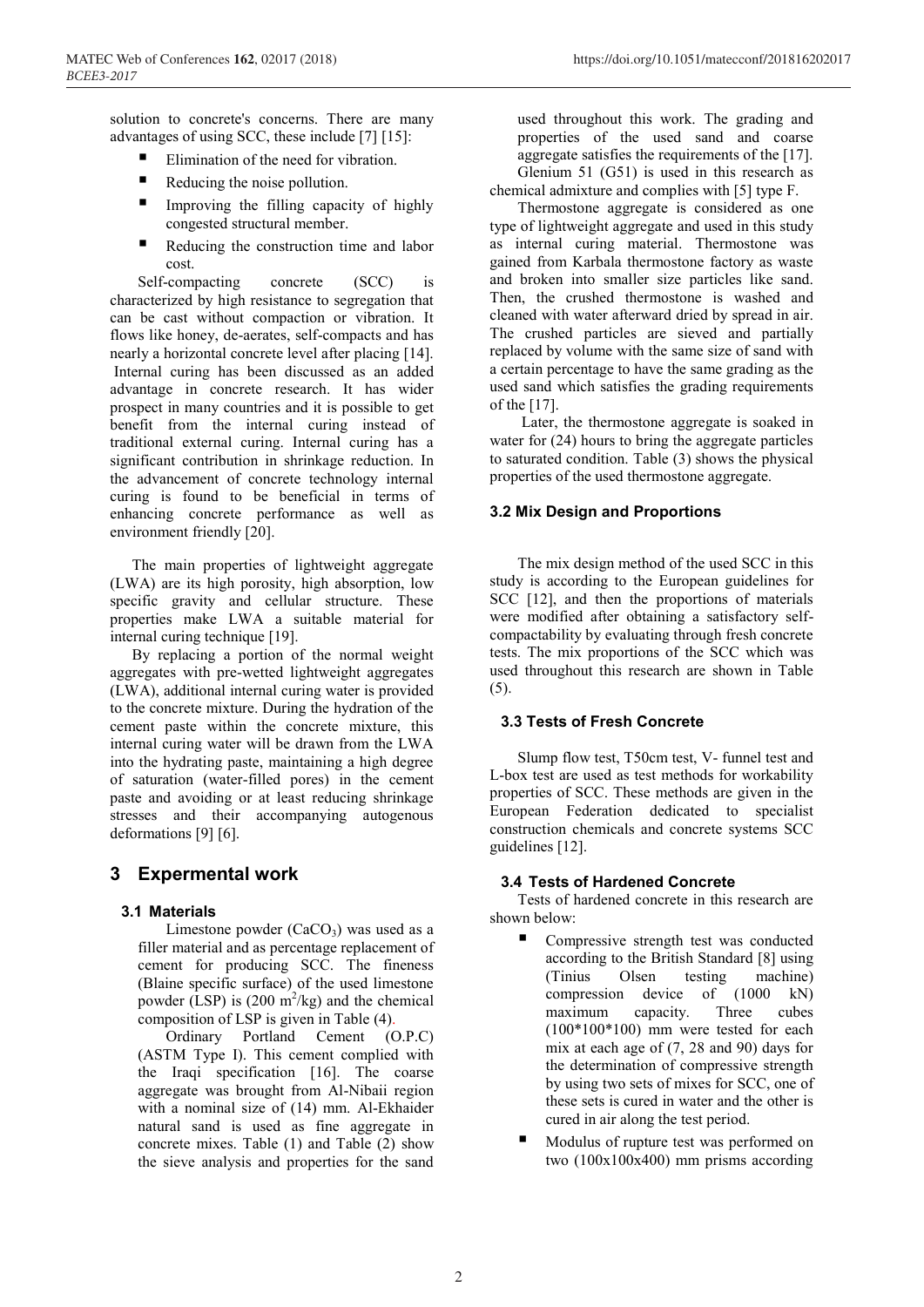to  $[4]$  with span of  $(300)$  mm at age of  $(7, 6)$ 28 and 90) days and the average of two specimens of each mix was adopted.

 Shrinkage test was conducted according to [3]. A micro – meter dial gauge with (0.001) mm reading accuracy was used in this test. Pins were fixed on prisms (100x100x400) mm after casting the specimens. The shrinkage test was conducted by using two sets of prisms specimens for SCC, the first set is cured for 7 days in water, after that it is taken out from water tank and left in air (laboratory conditions) for 21 days, the second set is cured in air along the test period for 28 days. The length change was calculated at age of  $(7, 14, 21, 28)$  days by using the following eq.  $(1)$ :

 $L = [(L_x - L_i)/G] \dots (1)$ 

where:

L: Shrinkage strain at (x) age.

 $L_x$ : Comparator reading of specimen at  $(x)$ age minus comparator reading of reference  $bar at (x) age (mm).$ 

Li: Initial comparator reading of specimen minus reading of reference bar at that same time (mm).

G: Nominal gauge length (mm).

# **4 Results and discussion**

#### **4.1 Test Results of Fresh Concrete**

The results of the slump flow test, V- funnel test and L-box test are shown in Table (6). These results indicate that in general, the workability of fresh SCC improves with increasing thermostone aggregate as partial sand replacement percentage as compared with reference concrete. This is due to that the pre-wetted fine lightweight aggregate (LWA), which provides a set of water-filled reservoirs within the concrete as additional moisture and in turn improves the workability of fresh SCC [13] [22]. These results are within the acceptable criteria for SCC [11] and also indicate excellent deformability and filling ability without any segregation, bleeding and blocking.

#### **4.2 Test Results of Hardened Concrete**

The results of the hardened properties which include (compressive strength, modulus of rupture and shrinkage) of SCC in this research are shown in Tables (7) to (12), and represented in Figures (1) to (6). From these results, it can be seen that internally cured SCC with thermostone aggregate has the best hardened properties which include (compressive

strength, modulus of rupture) of externally cured SCC with both water and air as compared with reference concretes which didn't contain thermostone aggregate, as a result of internal curing technique. The highest increase in compressive strength reaches 16.72% and 12.67% for SCC internally cured with thermostone aggregate as partial sand replacement with percentage of (5%) and cured in water and air, respectively.

In general, the results of shrinkage test have shown reduction in shrinkage of internally cured SCC with thermostone aggregate as compared with reference concretes which didn't contain LWA.

The increased strength may be due to increase in the degree of cement hydration as a result of internal curing water, which leads to increase the hydration products, improve the interfacial transition zone by filling internal voids of concrete, reduction of shrinkage induced micro cracking and decrease the porosity of SCC. This complies with studies carried out by [18] [10] [2].

# **5 Conclusions**

Depending on the results of this investigation, the following conclusions can be drawn:

- 1. It is possible to produce self-compacting concrete (SCC) by using thermostone aggregate as partial sand replacement with three different percentages (5%, 10% and 15%) by volume as internal curing material to internal curing technique.
- 2. It is possible to get benefit from the internal curing instead of traditional external curing because internal curing is easy to use and has a significant contribution to shrinkage reduction, enhancing durability, sustainability and hence, improving overall SCC performance.
- 3. Improving the workability and the hardened properties which include (compressive strength and modulus of rupture) of internally cured SCC with increasing thermostone aggregate as partial sand replacement as compared with reference concrete.
- 4. The SCC mixes are internally cured with thermostone aggregate and externally cured in both water and air exhibit very low shrinkage as compared with reference concrete.

# **References**

- [1] ACI Committee 213R-03, 2003, Guide for Structural Lightweight Aggregate Concrete, Reported by ACI committee 213, ACI Manual of Concrete Practice, pp. 213R-1-38.
- [2] AL-Awadi, A.Y., 2013, M.Sc. Thesis, University of Baghdad.
- [3] ASTM C490-00, 2000, Use of Apparatus for the Determination of Length Change of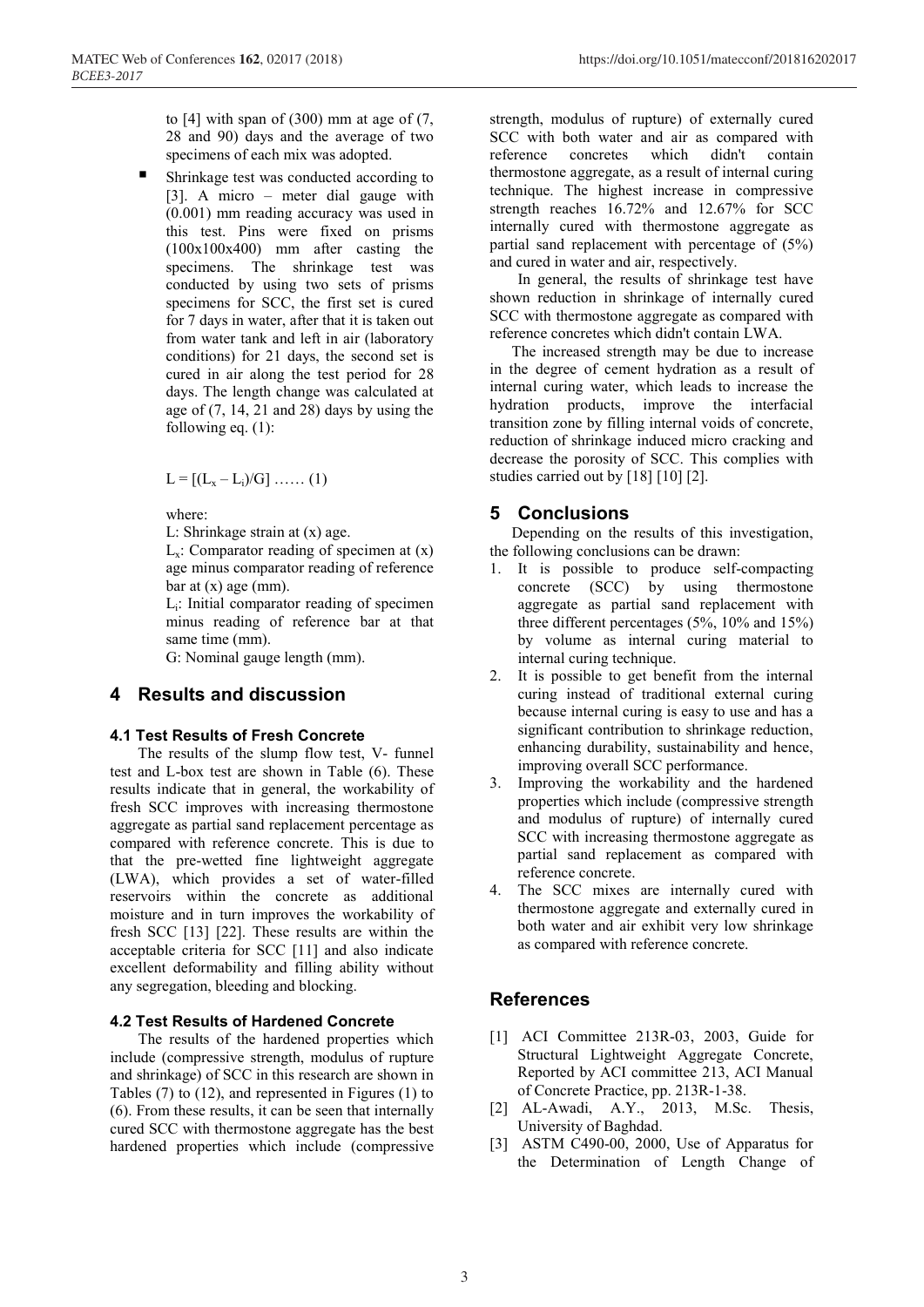Hardened Cement Paste, Mortar, and Concrete, Annual Book of ASTM Standards C490 – 00.

- [4] ASTM C293-02, 2002, Flexural Strength of Concrete (Using Simple Beam with Center – Point Load), Annual Book of ASTM Standards  $C293 - 02$ , pp. 1-3.
- [5] ASTM C494-05, 2005, Standard Specification for Chemical Admixtures for Concrete, Annual Book of ASTM Standards.
- [6] Bentz, D.P., 2007, Internal Curing of High-Performance Blended Cement Mortars, ACI Materials Journal, Vol. (104), No. (4), pp. 408- 414.
- [7] Bouzoubaa, N., and Lachemi, M., 2001, Self-Compacting Concrete Incorporating High-Volumes of Class F Fly Ash: Preliminary Results, Cement and Concrete Research, Vol. 31, No.3, pp413-420.
- [8] British Standards Institution. B.S 1881, Part 116, 1985, Method for Determination of Compressive Strength of Concrete Cubes.
- [9] Cusson, D., and Hoogeveen, T., 2005, Nantes, France, pp. 579-584.
- [10] Cusson, Z., and Lounis, L., 2010, .
- [11]EFNARC, 2002, Specification and Guidelines for Self-Compacting Concrete, pp. 32, www.efranice.org.
- [12]ERMCO, 2005, The European Guidelines for SCC, pp. 63, www.efca.info.
- [13]Friggle, T., and Reeves, D., 2008, American Concrete Institute, Farmington Hills, MI, pp. 71-80.
- [14] Holm, T.A., and Bremner, T.W., 2000, Engineer Research and Development Center , ERDC/SL TR-00-3, C.116, Vicksburg.
- [15]Horta, A., 2005, M.Sc. Thesis, Georgia Institute of Technology, pp.228.
- [16]Iraqi Specifications, IQS No.5, 1984, The Portland Cement, Central Apparatus for Standardization and Ouality Control. (Translated from Arabic).
- [17]Iraqi Specifications, IQS No.45, 1984, The Used Aggregate from Natural Sources in Concrete and Building, Central Apparatus for Standardization and Ouality Control. (Translated from Arabic).
- [18] Lura, P., 2003, Ph.D. thesis, Technical University of Delft.
- [19]Lura, P., Bentz, D.P., Lange, D.A., Kovler, K., and Bentur, A., 2004, Proceeding International RILEM Symposium on Concrete Science and Engineering, Northwestern University, Evanston, Illinois. RILEM Publications S.A.R.L., pp. 137–151.
- [20]Munaz, A.N., Bushra, I., and Rahman, S., 2011, BUET-Japan Institute of Disaster Prevention and Urban Safety, Bangladesh University of Engineering and Technology, Dhaka, Bangladesh, pp. 22-28.
- [21] Selvamony, M.S., Ravikumar, S.U., and Basil,  $G_{.,} 2010_{,}$ .
- [22]Villareal, V.H., 2008, Eds. D. Bentz and B. Mohr, American Concrete Institute, Farmington Hills, MI, pp. 45-56.

| Sieve size (mm) | Percent passing (%)       | I.Q.S.45: 1984 Limits Zone (2) |  |  |
|-----------------|---------------------------|--------------------------------|--|--|
| 10              | 100                       | 100                            |  |  |
| 4.75            | 99.8                      | $90 - 100$                     |  |  |
| 2.36            | 84.4                      | $75 - 100$                     |  |  |
| 1.18            | 65.6                      | $55 - 90$                      |  |  |
| 0.60            | 41.8                      | $35 - 59$                      |  |  |
| 0.30            | 11                        | $8 - 30$                       |  |  |
| 0.15            | 2.2                       | $0 - 10$                       |  |  |
|                 | Fineness modulus $= 2.95$ |                                |  |  |

**Table 1**. Sieve analysis of sand and thermostone aggregate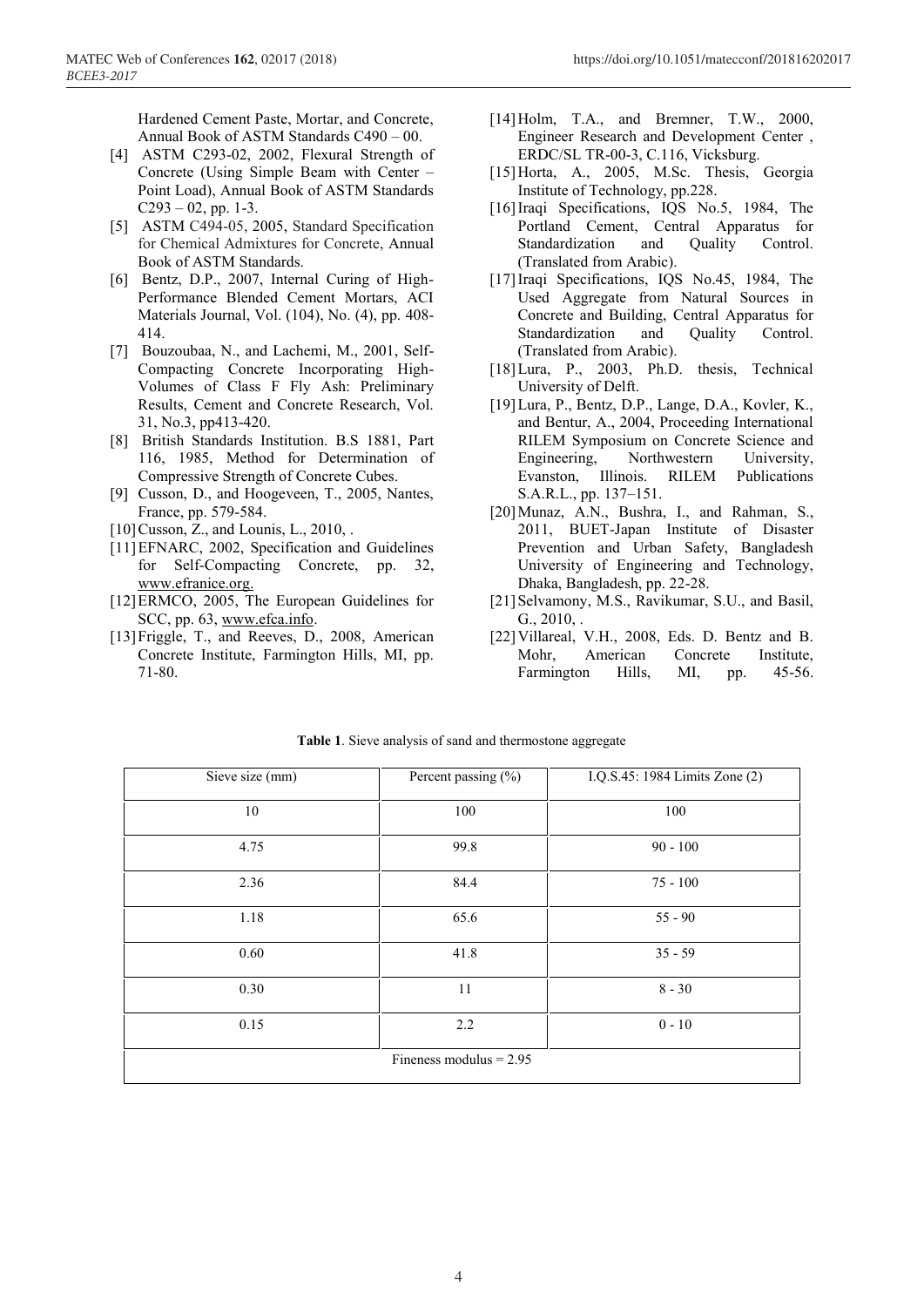#### **Table (2): Physical and chemical properties of sand**

| Property                  | Test result | I.Q.S.45: 1984 Limits |
|---------------------------|-------------|-----------------------|
| Apparent specific gravity | 2.55        |                       |
| Absorption, %             | 2.95        |                       |
| Bulk density (kg/m3)      | 1710        |                       |
| Sulphate content (SO3)    | 0.19%       | $0.50\%$ (max)        |

### **Table (3): Physical properties of thermostone aggregate**

| Property                  | Test result |  |
|---------------------------|-------------|--|
| Shape                     | Crushed     |  |
| Apparent specific gravity | .14         |  |
| Bulk density $(kg/m3)$    |             |  |
| Absorption, %             | 48          |  |

#### **Table (4): Chemical composition of limestone powder**

| No. | Constituents  | Quantity (%) |
|-----|---------------|--------------|
|     | CaO           | 56.21        |
|     | SiO           |              |
| ◠   | Al O          |              |
|     | Fe O<br>າ     |              |
|     | L.O.I         | 43.78        |
| h   | <sub>SO</sub> |              |
|     | MgO           |              |

### **Table (5): Mix proportions of SCC mixes\***

| Thermostone<br>Aggregate (fine)<br>$kg/m^3$ |      | Coarse<br>Aggregate<br>$\text{kg/m}^3$ | Sand<br>$\text{kg/m}^3$ | Limestone<br>Powder<br>$(5%)$ kg/m <sup>3</sup> | Cement<br>kg/m <sup>3</sup> | Index of Mixes |             |
|---------------------------------------------|------|----------------------------------------|-------------------------|-------------------------------------------------|-----------------------------|----------------|-------------|
| 15%                                         | 10%  | $5\%$                                  |                         |                                                 |                             |                |             |
|                                             | ---  | $---$                                  | 850                     | 825                                             | 25                          | 475            | $Mix-R$     |
|                                             |      | 16.3                                   | 850                     | 783.75                                          | 25                          | 475            | $Mix-T5%$   |
| ---                                         | 32.6 | ---                                    | 850                     | 742.5                                           | 25                          | 475            | $Mix-T10\%$ |
| 48.9                                        |      |                                        | 850                     | 701.25                                          | 25                          | 475            | $Mix-T15%$  |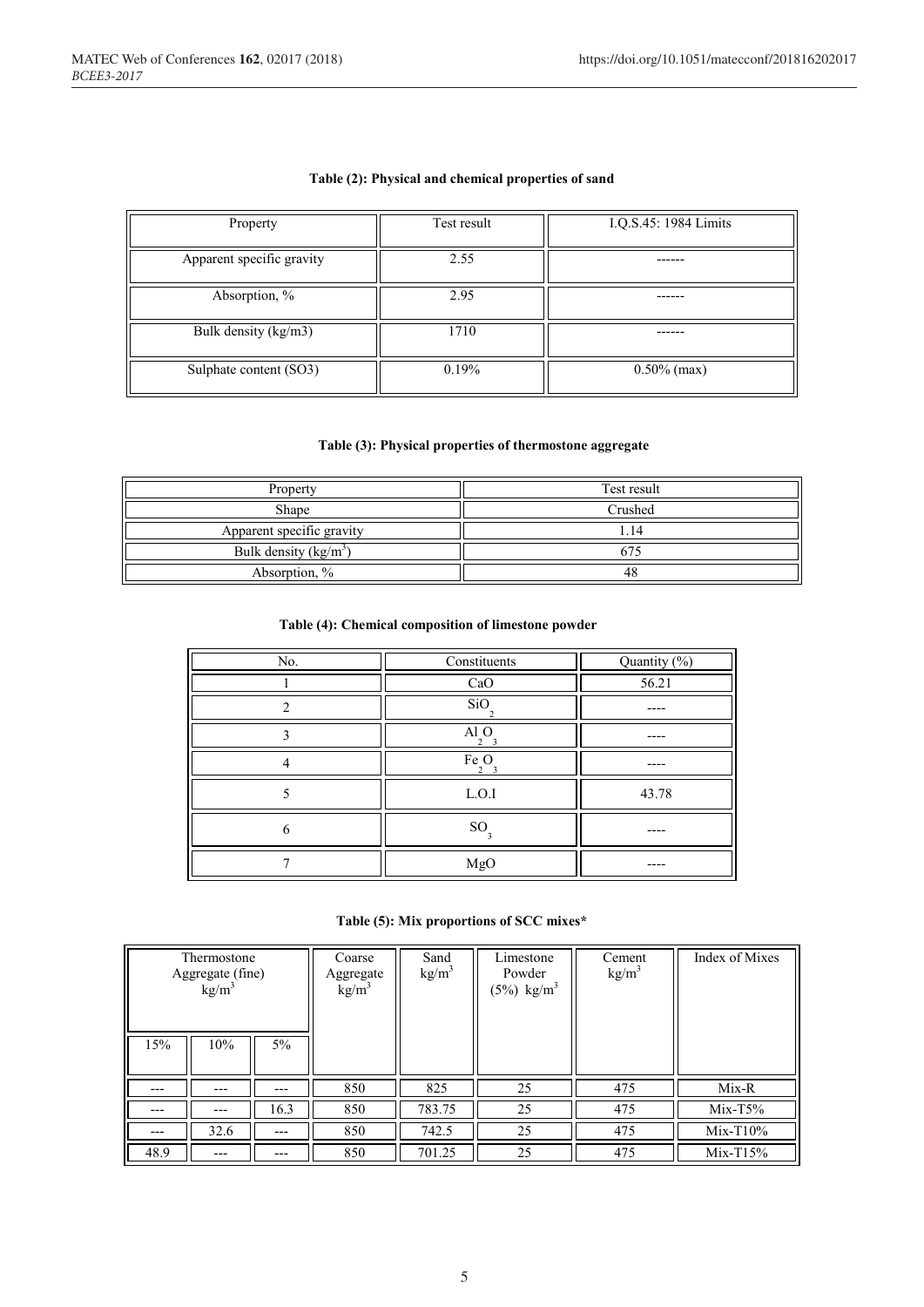#### \*Water  $(kg/m^3) = 185$

#### Glenium 51 (liter per 100kg of cementitious materials) = 1.1 **Table (6): The results of the slump flow test, V- funnel test and L-box test**

| Mixes       | Compressive strength (MPa)   |       |       |  |  |  |  |
|-------------|------------------------------|-------|-------|--|--|--|--|
|             | 28 days<br>90 days<br>7 days |       |       |  |  |  |  |
| $Mix-R$     | 40.76                        | 42.88 | 45.71 |  |  |  |  |
| $Mix-T5\%$  | 44.04                        | 47.66 | 53.35 |  |  |  |  |
| $Mix-T10\%$ | 41.98                        | 45.98 | 50.82 |  |  |  |  |
| $Mix-T15\%$ | 37.84                        | 40.73 | 42.04 |  |  |  |  |

#### **Table (7): Test results of compressive strength of SCC internally cured with thermostone aggregate and externally cured with water**

| Index of    | Slump flow |             | V-Funnel   |              | L-Box                     |             |
|-------------|------------|-------------|------------|--------------|---------------------------|-------------|
| Mixes       | $D$ (mm)   | T50cm (sec) | $TV$ (sec) | TV5min (sec) | Blocking<br>Ratio (H2/H1) | T40cm (sec) |
| Mix-R       | 736        | 3.5         | 10         | 12           | 0.9                       | 3.5         |
| $Mix-T5\%$  | 747        | 3.3         | 9.5        | 11.6         | 0.91                      | 3.4         |
| $Mix-T10\%$ | 760        | 3.1         | 8.5        | 10.5         | 0.92                      | 3.2         |
| $Mix-T15%$  | 772        | 2.8         | 7.2        | 9.3          | 0.93                      |             |
|             |            |             |            |              |                           |             |

#### **Table (8): Test results of compressive strength of SCC internally cured with thermostone aggregate and externally cured with air**

| Mixes       | Compressive strength (MPa) |       |       |  |  |  |  |
|-------------|----------------------------|-------|-------|--|--|--|--|
|             | 90 days<br>28 days<br>days |       |       |  |  |  |  |
| $Mix-R$     | 38.27                      | 40.22 | 42.63 |  |  |  |  |
| $Mix-T5\%$  | 40.21                      | 43.48 | 48.03 |  |  |  |  |
| $Mix-T10\%$ | 38.96                      | 41.92 | 45.95 |  |  |  |  |
| $Mix-T15\%$ | 35.13                      | 37.83 | 40.89 |  |  |  |  |

#### **Table (9): Test results of modulus of rupture of SCC internally cured with thermostone aggregate and externally cured with water**

| Mixes       | Modulus of rupture (MPa)     |      |      |  |  |  |  |
|-------------|------------------------------|------|------|--|--|--|--|
|             | 28 days<br>90 days<br>7 days |      |      |  |  |  |  |
| $Mix-R$     | 5.66                         | 5.87 | 6.04 |  |  |  |  |
| $Mix-T5\%$  | 5.98                         | 6.31 | 6.65 |  |  |  |  |
| $Mix-T10\%$ | 5.80                         | 6.04 | 6.28 |  |  |  |  |
| $Mix-T15%$  |                              | .75  |      |  |  |  |  |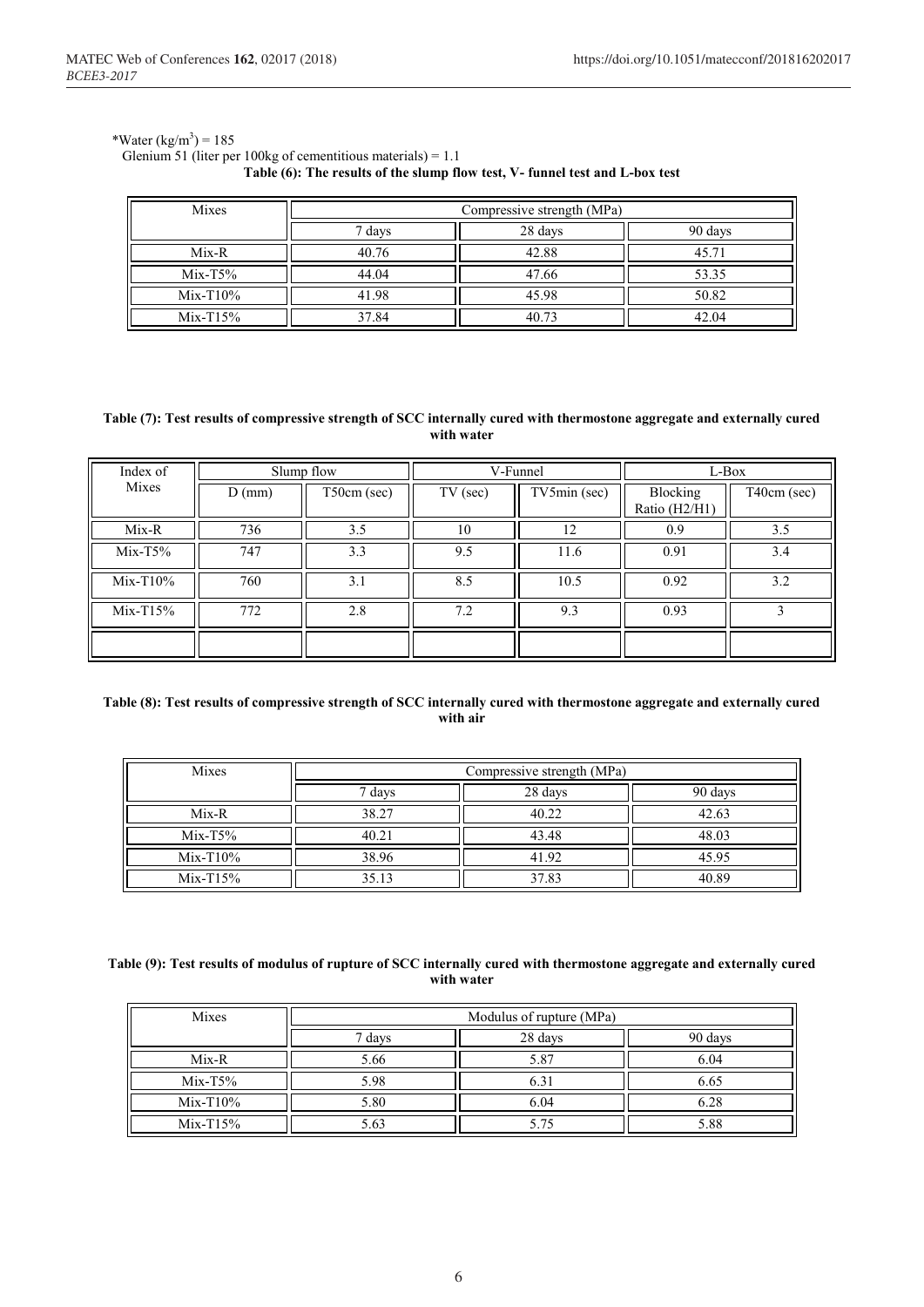**Table (10): Test results of modulus of rupture of SCC internally cured with thermostone aggregate and externally cured with air**

| Mixes       | Modulus of rupture (MPa)     |      |      |  |  |  |  |
|-------------|------------------------------|------|------|--|--|--|--|
|             | 90 days<br>28 days<br>7 days |      |      |  |  |  |  |
| $Mix-R$     | 5.32                         | 5.51 | 5.65 |  |  |  |  |
| $Mix-T5\%$  | 5.57                         | 5.85 |      |  |  |  |  |
| $Mix-T10\%$ | 5.45                         | 5.66 | 5.86 |  |  |  |  |
| $Mix-T15%$  |                              | 5.43 |      |  |  |  |  |

#### **Table (11): Test results of volume change of SCC internally cured with thermostone aggregate and externally cured with water for 7 days and with air until 21 days**

| Mixes       | Shrinkage $\times$ 10 <sup>-6</sup> |              |        |         |            |                      |  |
|-------------|-------------------------------------|--------------|--------|---------|------------|----------------------|--|
|             |                                     | Water curing |        |         | Air curing |                      |  |
|             | 1 day                               | 4 days       | 7 days | 14 days | 21 days    | $\overline{28}$ days |  |
| Mix-R       | $\Omega$                            | $+20$        | $+25$  | $-40$   | $-135$     | $-180$               |  |
| $Mix-T5\%$  | $\theta$                            | $+30$        | $+35$  | $-30$   | $-40$      | $-50$                |  |
| $Mix-T10\%$ | $\Omega$                            | $+35$        | $+40$  | $-20$   | $-30$      | $-35$                |  |
| $Mix-T15%$  | $\Omega$                            | $+40$        | $+50$  | $-5$    | $-10$      | $-15$                |  |

#### **Table (12): Test results of volume change of SCC internally cured with thermostone aggregate and externally cured with air until 28 days**

| Mixes       | Shrinkage $\times \overline{10^{-6}}$ |                                                                             |        |        |        |        |  |  |
|-------------|---------------------------------------|-----------------------------------------------------------------------------|--------|--------|--------|--------|--|--|
|             | Air curing                            |                                                                             |        |        |        |        |  |  |
|             | 1 day                                 | $\overline{21}$ days<br>$\overline{28}$ days<br>14 days<br>4 days<br>7 days |        |        |        |        |  |  |
| $Mix-R$     | $\mathbf{0}$                          | $-105$                                                                      | $-190$ | $-220$ | $-240$ | $-255$ |  |  |
| $Mix-T5\%$  | $\theta$                              | $-25$                                                                       | $-50$  | $-65$  | $-75$  | $-85$  |  |  |
| $Mix-T10\%$ | $\theta$                              | $-15$<br>$-30$<br>$-45$<br>$-65$<br>$-50$                                   |        |        |        |        |  |  |
| $Mix-T15%$  | $\theta$                              | $-10$                                                                       | $-20$  | $-35$  | $-40$  | $-50$  |  |  |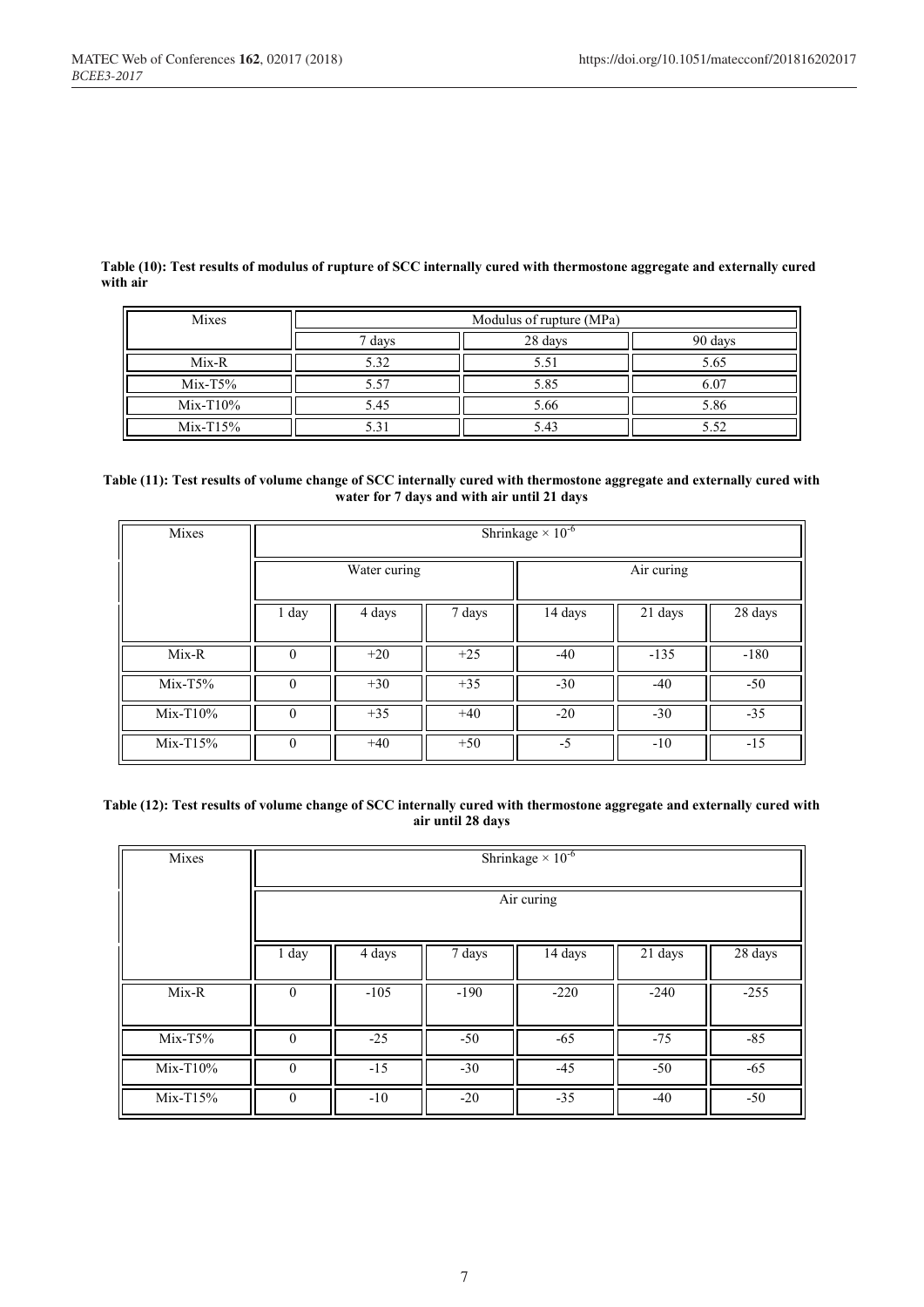

**Figure (1): Compressive strength development of SCC internally cured with thermostone aggregate and externally cured with water**



**Figure (2): Compressive strength development of SCC internally cured with thermostone aggregate and externally cured with air**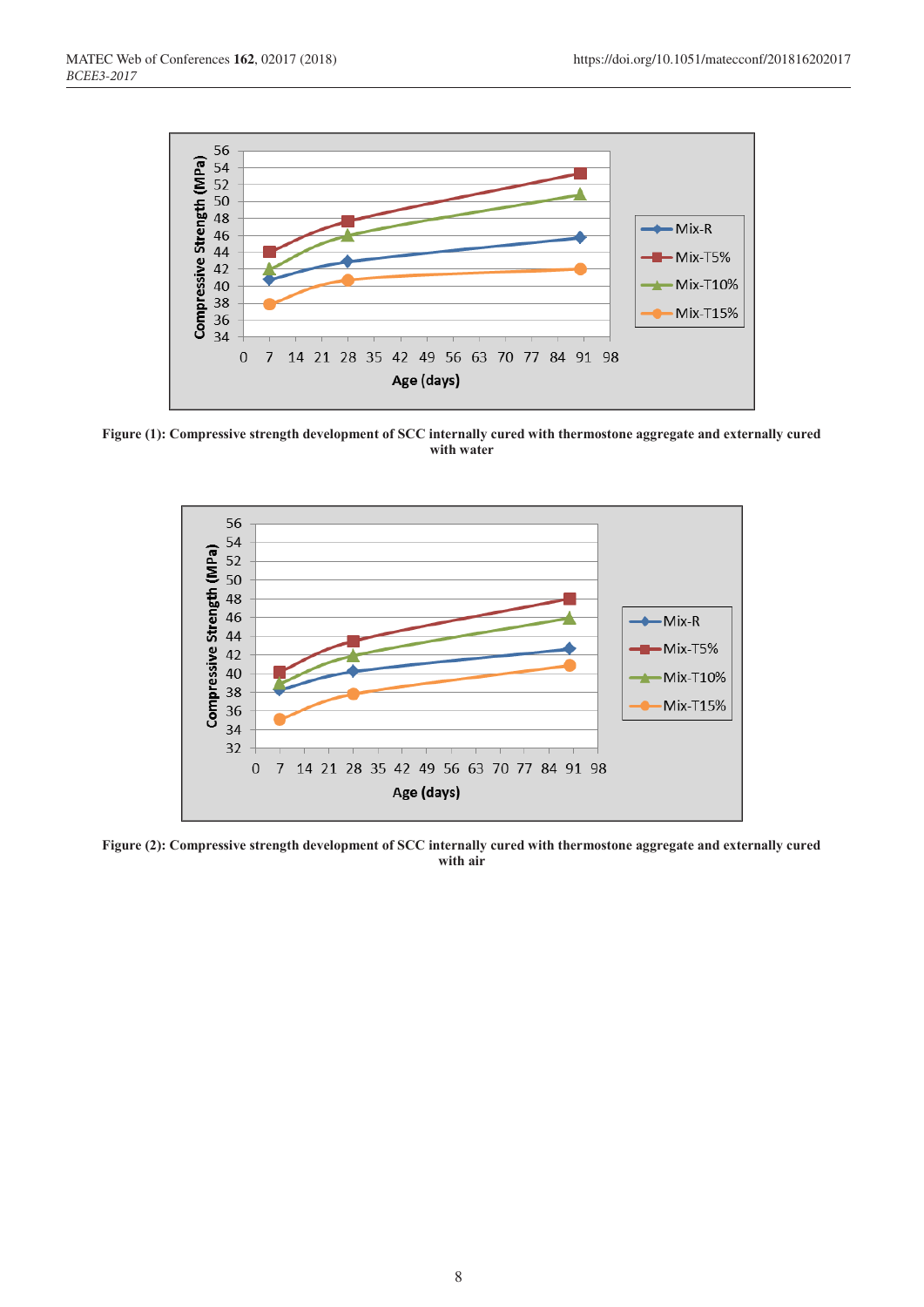

**Figure (3): Modulus of rupture development of SCC internally cured with thermostone aggregate and externally cured with water**



**Figure (4): Modulus of rupture development of SCC internally cured with thermostone aggregate and externally cured with air**